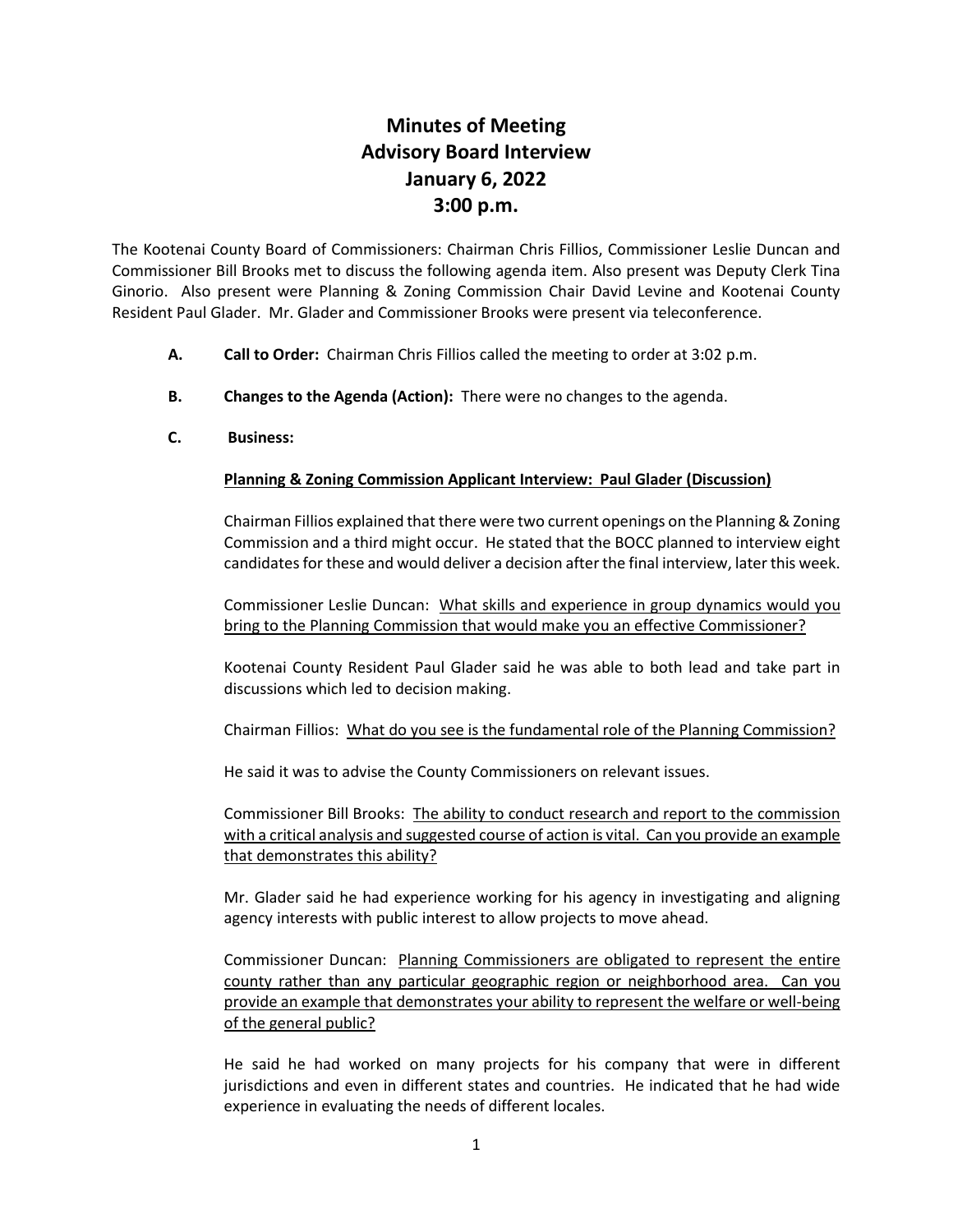Chairman Fillios: An effective Planning Commission requires members from all walks of life to ensure that the entire community is well represented. Would you share why you believe your background or experience would be a helpful addition to the Commission?

Mr. Glader stated that his background in engineering and budgeting on projects of all sizes would contribute to his abilities in that area.

Commissioner Duncan: Effective Planning Commissioners have certain common traits such as the ability to: express oneself clearly and concisely in public; listen to opposing views and still keep a clear focus on where the real public interest lies (objectivity); keep an open mind to new issues; define what's really at issue on any matter; take the long view; and assemble information and use it to make meaningful recommendations. Can you give us an example of a useful trait you would bring to the Commission?

He said he was a fluent communicator and recognized the potential value of opposing positions.

Chairman Fillios: Why are you applying for the Planning & Zoning Commission?

He remarked that he had read about the openings in the newspaper and thought it looked interesting. He said he retired in August and had been looking for activities that would allow him to make a meaningful contribution to the community.

#### Commissioner Brooks: What are the biggest issues Kootenai County is facing?

Mr. Glader said the largest issue was growth. He commented that the way the County chose to try to manage growth would be very important. He indicated that he felt the community's desire to improve roads and protect the aquifer and the lake should also receive attention.

Commissioner Duncan: What are your thoughts regarding the balance between growth versus private property rights?

He stated that he believed in private property rights and that the needs of a growing community needed to be carefully balanced off against them.

Chairman Fillios: What are your thoughts on the time it currently takes for building permits to be approved? It used to be two to three weeks; now it is about 3 months.

Mr. Glader stated the wait was too long, but it was understandable under the circumstances. He acknowledged that increased demand and reduced staff were certainly factors.

Commissioner Brooks: Would you consider limiting the number of building permits issued?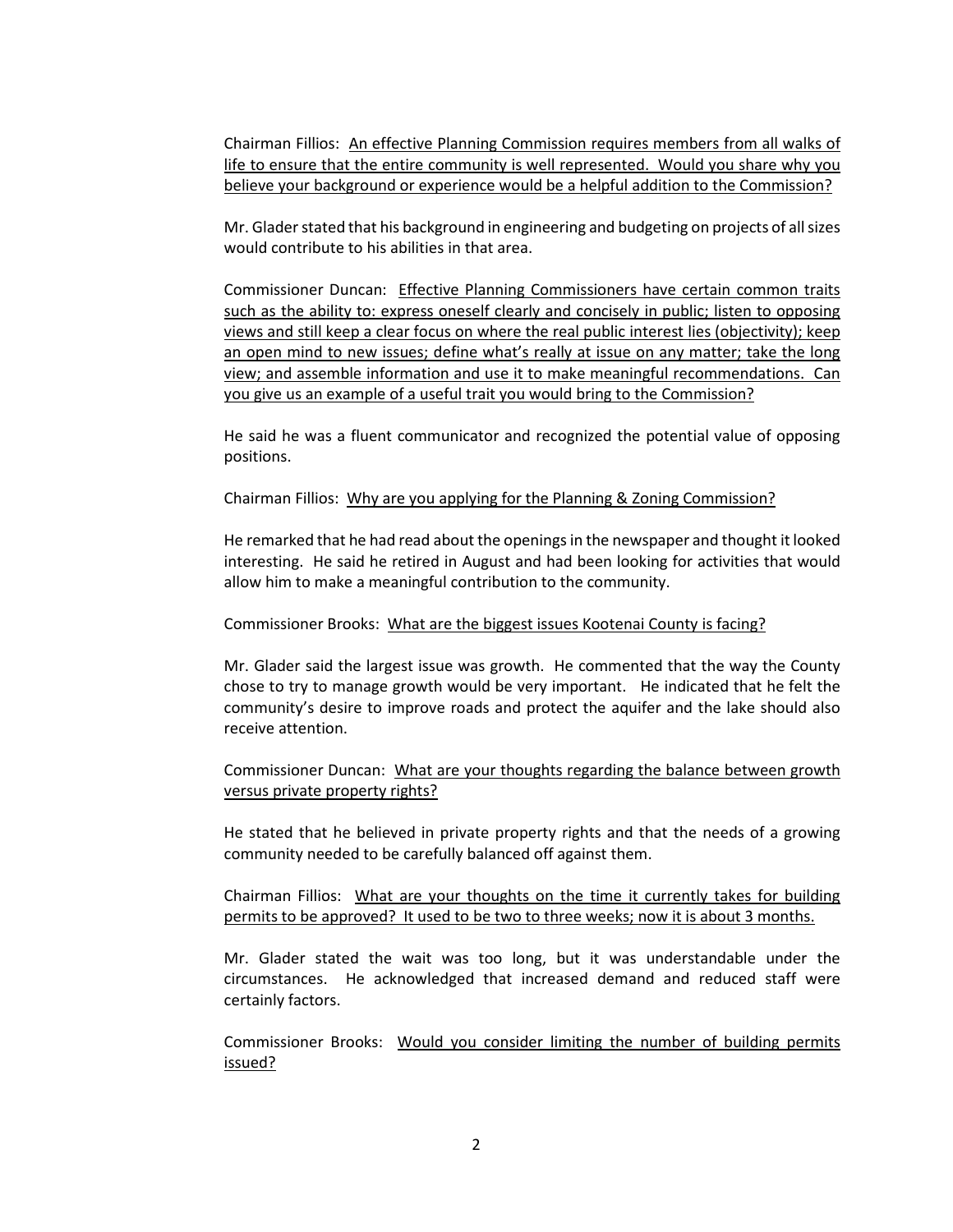He said he would consider the option as a tactic to clear up the backlog and rejuvenate the system. He suggested the County would then need to find ways to streamline the process to prevent a backlog from recurring.

Commissioner Duncan: What are your thoughts regarding preservation of open spaces in the community?

Mr. Glader voiced his support for maintaining open spaces in the community. He said he would be interested in learning more about this topic.

Chairman Fillios: Have you heard of Agenda 2021/2030?

He replied that he had heard of both Agenda 2021 and CDA 2030. He explained Agenda 2021 had come from the United Nations and was quite controversial. He said the intent was to manage growth. He added that CDA 2030 was targeted to controlling local growth.

Chairman Fillios invited Mr. Glader to ask any questions he might have for the Board.

Mr. Glader asked about the functionality of the Commission at this time.

Planning & Zoning Commission Chair David Levine said he felt they had a pretty good group working at this time. He described the type of activities the new members would be asked to carry out.

Chairman Fillios announced that the interview was complete and asked to move to the next portion of the meeting.

Commissioner Duncan moved that the Board enter into Executive Session pursuant to Idaho Code *§74- 206(1)(a).* Commissioner Brooks seconded the motion. There being no further discussion, Deputy Clerk Ginorio called the roll:

| <b>Commissioner Brooks:</b> | Ave |
|-----------------------------|-----|
| <b>Commissioner Duncan:</b> | Ave |
| <b>Chairman Fillios:</b>    | Ave |
| The motion carried.         |     |

The Board entered into Executive Session at 3:22 p.m.

## **Executive Session pursuant to Idaho Code** *§74-206(1)(a)* **to consider hiring a public officer, employee, staff member or individual agent. BOCC Division (Closed Session – Discussion)**

### **Decisions/Direction (Open Meeting – Action)**

The Board exited Executive Session at 3:43 p.m.